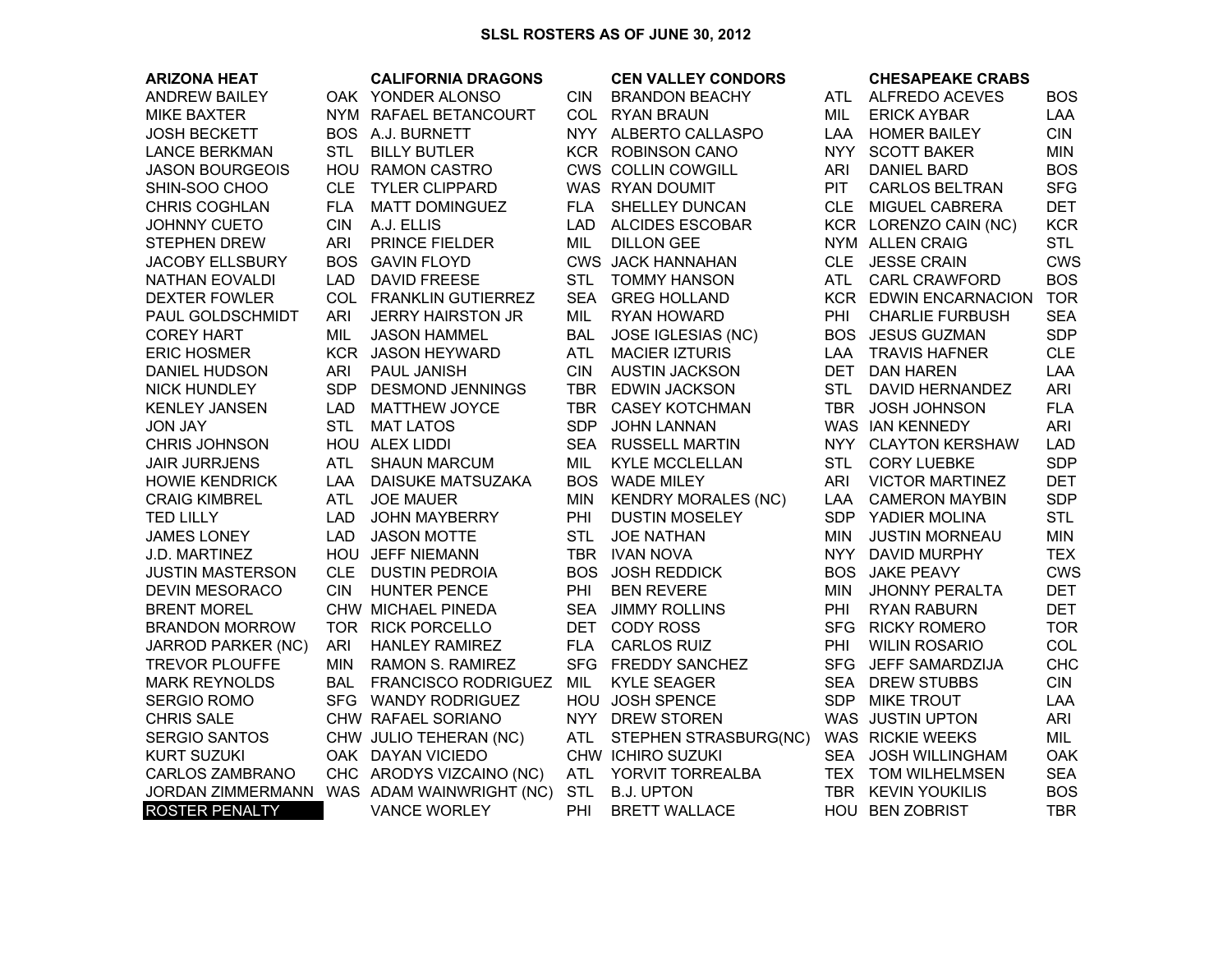## **SLSL ROSTERS AS OF JUNE 30, 2012**

| <b>EMERALD CITY OSPREY</b> |            | <b>GALAPAGOS TORTOISES</b> |            | <b>JACKSON HOLE GUIDES</b> |            | <b>MALIBU WAVE</b>           |            |
|----------------------------|------------|----------------------------|------------|----------------------------|------------|------------------------------|------------|
| AL ALBURQUERQUE            | DET        | <b>JOSE ALTUVE</b>         |            | HOU ANTONIO BASTARDO       | <b>PHI</b> | <b>GRANT BALFOUR</b>         | <b>OAK</b> |
| <b>JOHN AXFORD</b>         | MIL        | PEDRO ALVAREZ              | <b>PIT</b> | <b>BRENNAN BOESCH</b>      | <b>DET</b> | <b>HEATH BELL</b>            | <b>SDP</b> |
| <b>DARWIN BARNEY</b>       |            | CHC JOAQUIN BENOIT         | <b>DET</b> | <b>JULIO BORBON</b>        |            | TEX WILLIE BLOOMQUIST        | ARI        |
| <b>BRANDON BELT</b>        |            | SFG MATT CAIN              |            | SFG DOMONIC BROWN          | PHI        | SANTIAGO CASILLA             | <b>SFG</b> |
| <b>ADRIAN BELTRE</b>       |            | TEX ALEX COBB              |            | TBR CLAY BUCHHOLZ          |            | BOS AROLDIS CHAPMAN          | <b>CIN</b> |
| PETER BOURJOS              |            | LAA ZACH COZART            | <b>CIN</b> | <b>JAMEY CARROLL</b>       | LAD        | <b>CHRIS DAVIS</b>           | <b>BAL</b> |
| <b>JAY BRUCE</b>           | <b>CIN</b> | <b>WADE DAVIS</b>          |            | TBR STARLIN CASTRO         |            | CHC R.A. DICKEY              | <b>NYM</b> |
| <b>CHRIS CAPUANO</b>       | LAD        | <b>MATT DOWNS</b>          |            | HOU HANK CONGER            |            | LAA LUCAS DUDA               | <b>NYM</b> |
| <b>MIKE CARP</b>           |            | SEA SCOTT DOWNS            |            | TOR NELSON CRUZ            |            | TEX DANNY ESPINOSA           | <b>WAS</b> |
| <b>CHRIS CARPENTER</b>     | <b>STL</b> | <b>ANDRE ETHIER</b>        | <b>LAD</b> | <b>JOHN DANKS</b>          |            | <b>CWS TODD FRAZIER</b>      | <b>CIN</b> |
| <b>BRANDON CRAWFORD</b>    |            | SFG MATT GARZA             |            | TBR ALEJANDRO DE AZA       |            | <b>CWS BRETT GARDNER</b>     | <b>NYY</b> |
| <b>MARK ELLIS</b>          |            | COL CARLOS GONZALEZ        |            | COL RANDALL DELGADO        | <b>ATL</b> | DEE GORDON                   | <b>LAD</b> |
| <b>YUNEL ESCOBAR</b>       |            | TOR CHASE HEADLEY          |            | SDP RYAN DEMPSTER          |            | CHC ZACH GREINKE             | MIL        |
| RAFAEL FURCAL              | <b>STL</b> | PHILIP HUGHES              |            | NYY KYLE DRABEK            |            | TOR COLE HAMELS              | PHI        |
| CARLOS GOMEZ               | MIL        | <b>KELLY JOHNSON</b>       | <b>ARI</b> | <b>KYLE FARNSWORTH</b>     |            | TBR OMAR INFANTE             | <b>FLA</b> |
| <b>SCOTT HAIRSTON</b>      |            | NYM ADAM JONES             | BAL        | <b>NEFTALI FELIZ</b>       |            | TEX JOHN JASO                | <b>TBR</b> |
| ROY HALLADAY               | PHI        | RYAN KALISH (NC)           |            | <b>BOS ALEX GORDON</b>     |            | KCR UBALDO JIMENEZ           | <b>CLE</b> |
| <b>JOSH HAMILTON</b>       | TEX.       | <b>JASON KUBEL</b>         | MIN.       | <b>RAMON HERNANDEZ</b>     | <b>CIN</b> | <b>JIM JOHNSON</b>           | <b>BAL</b> |
| <b>CASEY JANSSEN</b>       |            | TOR BRYAN LAHAIR           |            | CHC AARON HILL             |            | TOR ANDRUW JONES             | <b>NYY</b> |
| <b>RYAN LANGERHANS</b>     | <b>SEA</b> | <b>JON LESTER</b>          |            | <b>BOS KYLE KENDRICK</b>   | PHI        | CHIPPER JONES                | <b>ATL</b> |
| <b>ADAM LAROCHE</b>        |            | WAS JED LOWRIE             | <b>BOS</b> | <b>JASON KIPNIS</b>        |            | CLE PAUL KONERKO             | <b>CWS</b> |
| <b>BRANDON LEAGUE</b>      | <b>SEA</b> | <b>JESUS MONTERO</b>       |            | NYY RYAN LAVARNWAY         |            | <b>BOS BRENT LILLIBRIDGE</b> | <b>CWS</b> |
| <b>MIKE LEAKE</b>          | <b>CIN</b> | <b>MATT MOORE (NC)</b>     |            | TBR KYLE LOHSE             | <b>STL</b> | <b>JONATHAN LUCROY</b>       | MIL        |
| <b>DERREK LEE</b>          | <b>PIT</b> | <b>DANIEL MURPHY</b>       |            | NYM EVAN LONGORIA          |            | TBR ANDREW MCCUTCHEN         | <b>PIT</b> |
| <b>TIM LINCECUM</b>        | <b>SFG</b> | TROY PATTON                | BAL        | <b>RYAN MADSON</b>         | PHI        | <b>MARK MELANCON</b>         | HOU        |
| <b>MIKE NAPOLI</b>         | <b>TEX</b> | <b>JOEL PERALTA</b>        |            | WAS NICK MARKAKIS          | BAL        | <b>GUILLERMO MOSCOSO</b>     | <b>OAK</b> |
| <b>DARREN OLIVER</b>       |            | TEX BRYAN PETERSEN         | FLA        | <b>SEAN MARSHALL</b>       |            | CHC JUAN PIERRE              | <b>CWS</b> |
| <b>SALVADOR PEREZ</b>      |            | <b>KCR BUSTER POSEY</b>    |            | SFG BRANDON MCCARTHY       |            | OAK A.J. PIERZYNSKI          | <b>CWS</b> |
| PLACIDO POLANCO            | PHI        | <b>DAVID PRICE</b>         | <b>TBR</b> | <b>JAMES MCDONALD</b>      | <b>PIT</b> | <b>WILSON RAMOS</b>          | <b>WAS</b> |
| <b>TRAYVON ROBINSON</b>    |            | SEA ALEXEI RAMIREZ         |            | CWS RICKY NOLASCO          | <b>FLA</b> | ANIBAL SANCHEZ               | <b>FLA</b> |
| <b>BRENDAN RYAN</b>        |            | SEA ARAMIS RAMIREZ         |            | CHC ALBERT PUJOLS          | <b>STL</b> | <b>JORDAN SCHAFER</b>        | HOU        |
| EDUARDO SANCHEZ            | <b>STL</b> | <b>ANTHONY RIZZO</b>       | SDP        | <b>COLBY RASMUS</b>        |            | TOR MARCO SCUTARO            | <b>BOS</b> |
| JONATHAN SANCHEZ           | <b>SFG</b> | <b>JAMES SHIELDS</b>       | <b>TBR</b> | <b>SEAN RODRIGUEZ</b>      |            | TBR SETH SMITH               | <b>COL</b> |
| PABLO SANDOVAL             | <b>SFG</b> | <b>MIKE STANTON</b>        | FLA        | FERNANDO RODNEY            | LAA        | <b>GEOVANY SOTO</b>          | <b>CHC</b> |
| ALFONSO SORIANO            |            | CHC MARK TEIXEIRA          |            | NYY ERVIN SANTANA          | LAA        | <b>RUBEN TEJADA</b>          | <b>NYM</b> |
| <b>JASON VARITEK</b>       |            | <b>BOS ERIC THAMES</b>     |            | TOR JOHAN SANTANA (NC)     |            | NYM MARK TRUMBO              | <b>LAA</b> |
| <b>JUSTIN VERLANDER</b>    | <b>DET</b> | <b>JIM THOME</b>           | MIN        | <b>KELLY SHOPPACH</b>      |            | TBR WILL VENABLE             | <b>SDP</b> |
| <b>JORDAN WALDEN</b>       | LAA        | <b>JACOB TURNER (NC)</b>   | <b>DET</b> | <b>TRAVIS SNIDER</b>       |            | TOR RYAN VOGELSONG           | <b>SFG</b> |
| <b>JEMILE WEEKS</b>        |            | OAK VERNON WELLS           |            | TOR MATT THORNTON          |            | CWS CORY WADE                | <b>NYY</b> |
| <b>JAYSON WERTH</b>        |            | <b>WAS MATT WIETERS</b>    | <b>BAL</b> | <b>EDINSON VOLQUEZ</b>     | <b>CIN</b> | <b>RYAN ZIMMERMAN</b>        | <b>WAS</b> |
|                            |            |                            |            |                            |            |                              |            |